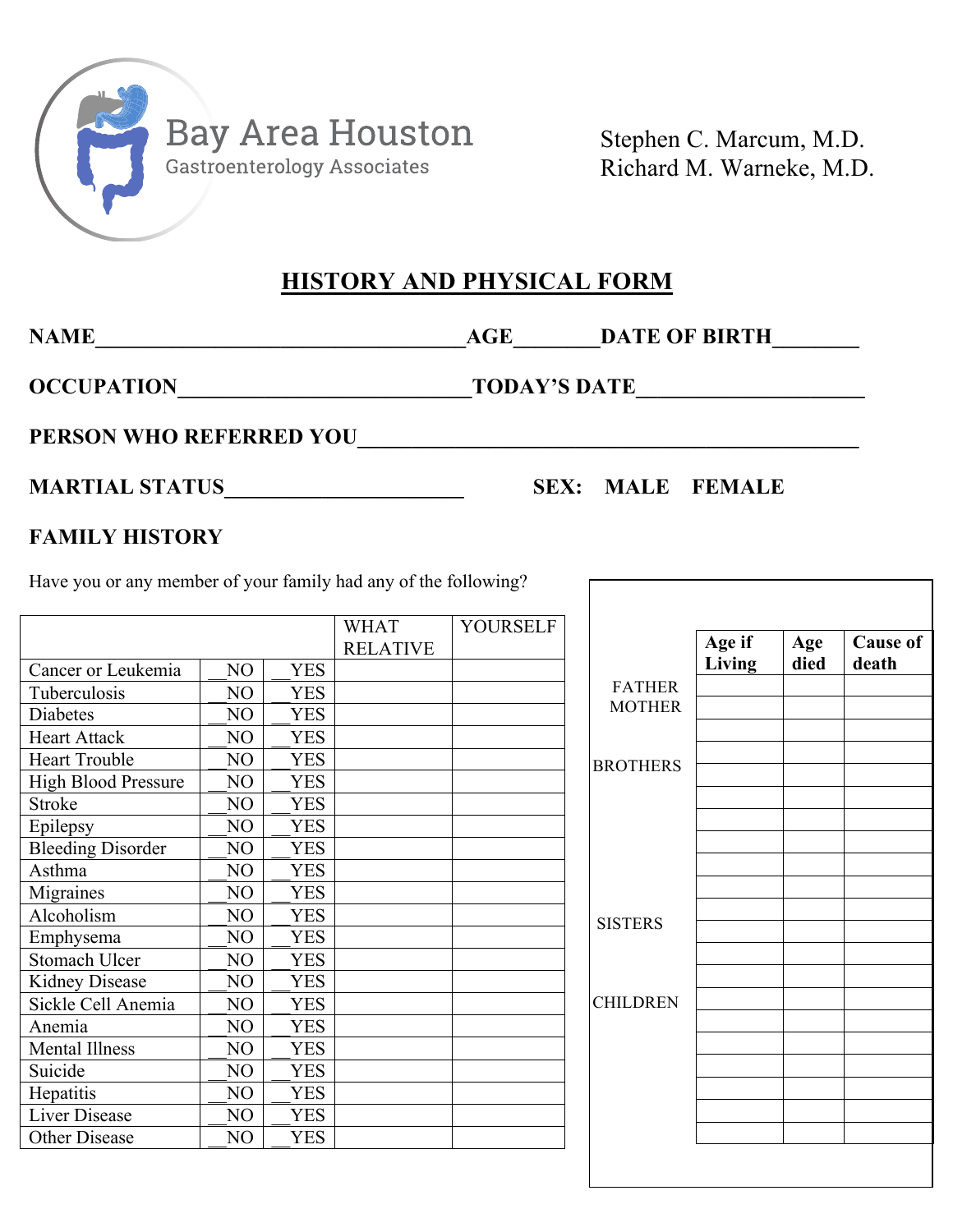# **PERSONAL HISTORY**

| How often do you smoke? | If so, how long? |  |
|-------------------------|------------------|--|
|                         |                  |  |

Have you stopped? When?

How much alcohol do you consume on average, per day or per week?\_\_\_\_\_\_\_\_\_\_\_\_\_\_\_\_\_

Are you on a special diet? What diet?

Have you recently gained or lost weight? NO YES

Gained\_\_\_\_\_\_\_\_\_\_\_\_\_\_\_\_ Lost \_\_\_\_\_\_\_\_\_\_\_\_\_\_\_\_\_\_

| <b>SURGERIES</b>                   |    |            |             | <b>ALLERGIES</b> |                                      |                                           |
|------------------------------------|----|------------|-------------|------------------|--------------------------------------|-------------------------------------------|
| Have you had any of the following? |    |            |             |                  |                                      | Are you allergic to any of the following? |
|                                    | NO | <b>YES</b> | <b>DATE</b> |                  | NO                                   | <b>YES</b>                                |
| Hemorrhoid<br>Surgery              |    |            |             | Penicillin       |                                      |                                           |
| Tonsils                            |    |            |             | Sulfa            |                                      |                                           |
| Appendix                           |    |            |             |                  | Other Antibiotics, if so please name |                                           |
| Gallbladder                        |    |            |             |                  |                                      |                                           |
| Small<br>intestine                 |    |            |             |                  |                                      |                                           |
| Kidney                             |    |            |             |                  | Allergies to any other Medicine?     |                                           |
| Colon                              |    |            |             |                  |                                      |                                           |
| Thyroid                            |    |            |             |                  |                                      |                                           |
| Hernia<br>(rupture)                |    |            |             |                  | <b>MEDICATIONS</b>                   |                                           |
| Stomach                            |    |            |             |                  | Please list all medications:         |                                           |
| <b>Breast</b>                      |    |            |             | Name             | Strength                             | How often?                                |
| Uterus                             |    |            |             |                  |                                      |                                           |
| Ovaries                            |    |            |             |                  |                                      |                                           |
| Prostate                           |    |            |             |                  |                                      |                                           |

| <b>ALLERGIES</b>                          |    |            |  |  |
|-------------------------------------------|----|------------|--|--|
| Are you allergic to any of the following? |    |            |  |  |
|                                           | NO | <b>YES</b> |  |  |
| Penicillin                                |    |            |  |  |
| Sulfa                                     |    |            |  |  |

| <b>MEDICATIONS</b> |                              |            |  |
|--------------------|------------------------------|------------|--|
|                    |                              |            |  |
|                    | Please list all medications: |            |  |
| Name               | Strength                     | How often? |  |
|                    |                              |            |  |
|                    |                              |            |  |
|                    |                              |            |  |
|                    |                              |            |  |
|                    |                              |            |  |
|                    |                              |            |  |
|                    |                              |            |  |
|                    |                              |            |  |

 $\mathcal{L}_\text{max}$  , and the contract of the contract of the contract of the contract of the contract of the contract of the contract of the contract of the contract of the contract of the contract of the contract of the contr